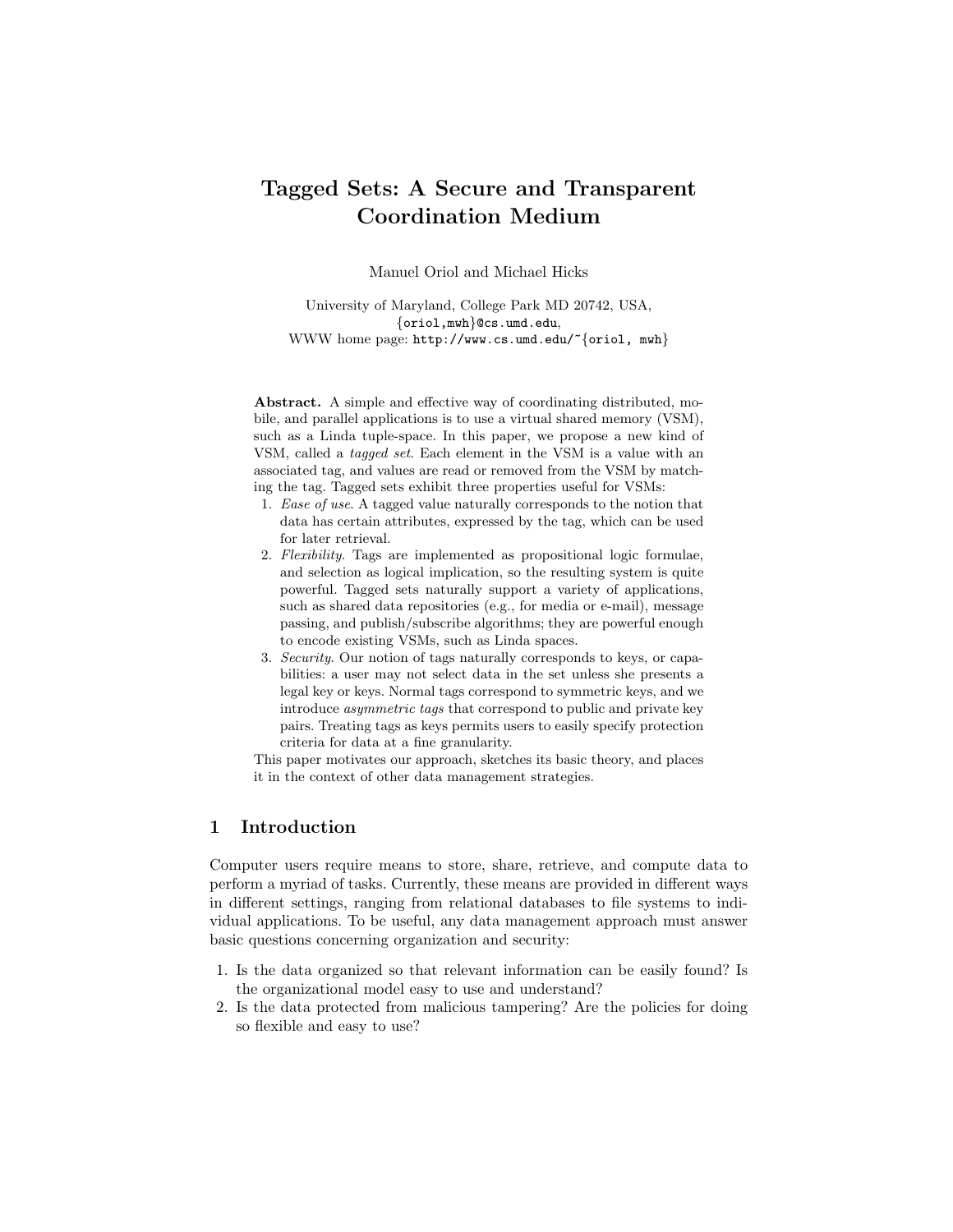Relational databases are extremely flexible and optimized for concurrency, fault-tolerance, and throughput. However, they can be difficult to use, particularly in setting up and managing schemas. File systems are easy to understand, and support flexible and intuitive security policies, but have a limited organizational capacity. Linda-style tuple spaces [4], and more generally virtual shared memories (VSMs), have a simple and effective organizational strategy, but typical Linda spaces have limited support for security.

In this paper, we propose to manage data as *tagged values* forming part of a tagged set. Our approach is inspired by the simplicity and power of the many applications that use tagging as their organizational mechanism, including Google Mail  $(GMail)^1$  and the iLife suite (iTunes, iPhoto, etc.).<sup>2</sup>

A tagged value is merely some data with attached meta-information specified as a tag. Tags are typically used to organize data. For example, iTunes uses the notion of a playlist to organize songs. A playlist is essentially a kind of tag, with each song tagged with the playlist (or playlists) it belongs to, and perhaps the order in which it should played for a given list. A photo album in iPhoto is a similar idea. A file system can also be viewed as tagging system by considering each directory name as a tag; a file "stored" in some directory  $d$  is tagged with  $d$ . The richer the language for tags, the more organizational traits one can express. In our approach, we encode tags as propositional logic formulae; selecting tagged data from a set is done by logical implication. This approach is powerful enough to easily construct the above examples, as well as to encode more structured repositories, like Linda-style tuple spaces.

In our system, tags serve not only to organize data, but also to protect it from unauthorized access. A tag corresponds naturally to the idea of a key (or capability). A user may not select data in a tagged set unless she presents the keys that protect it. Normal tags correspond to symmetric keys, and we introduce asymmetric tags that correspond to public and private key pairs. Treating tags as keys permits users to easily specify protection criteria for data at a fine granularity. Like a file system, individual tagged values can have widely differing access policies. We illustrate this idea by encoding a secure GMail, and extending the Linda-space encoding to incorporate security tags.

Treating tags as keys naturally lends itself to a distributed setting, which is important if tagged sets are to be used as a coordination medium between cooperating applications. By literally using tags as cryptographic keys, we can encrypt data to ensure it can only be read by the appropriate key holder. (As expected, with asymmetric tags we can do this without requiring the host of the tagged set know a user's private tag/key.)

The contributions of this paper are as follows:

– We present a simple formalism for tagged sets (Section 2). The key novelty of our approach is the use of propositional logic as the language of tags, and logical implication as the means to select tagged data.

<sup>1</sup> http://www.gmail.com

<sup>2</sup> http://www.apple.com/ilife/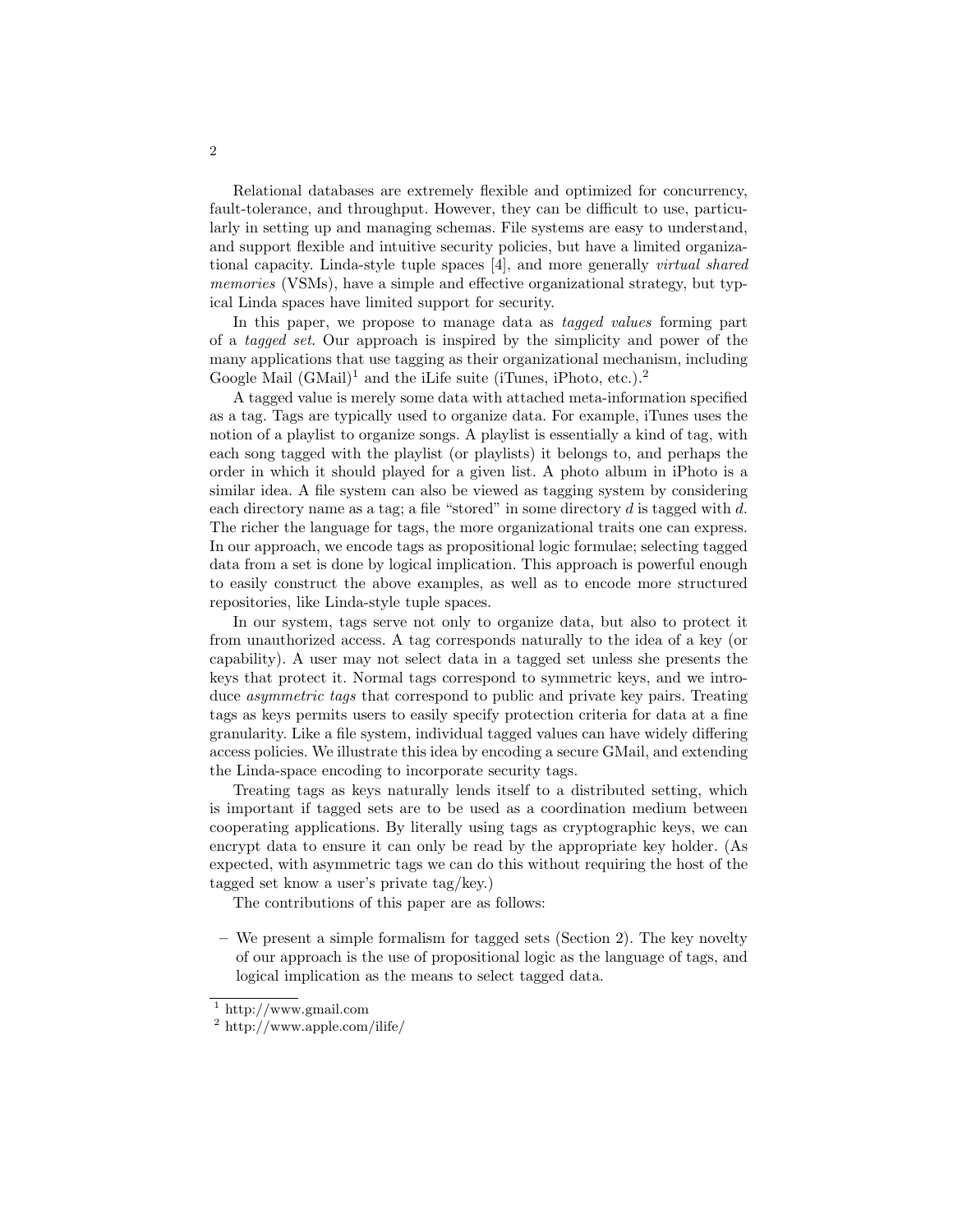- We show how tags can be treated as keys in order to protect data at a fine granularity (Section 3). We prove a confidentiality theorem that loosely states that one cannot select data protected by some tag t unless he is in possession of that tag. Tags can be used as cryptographic keys, both symmetric and asymmetric, for secure sharing over a distributed medium.
- We show how tagged sets compare to related approaches in terms of security, flexibility, and performance (Section 4).

# 2 Tagged Sets

At the most basic level, data stored within a repository can be tagged with attributes that describe the data. More formally, a repository is a multi-set of pairs  $\langle \tau, v \rangle$ , where each pair consists of a tag  $\tau$  and a value v. We use the  $\{\cdot\}$ notation to clarify our use of multi-sets (which can contain more than one copy of the same element).

As an example, consider an audio repository S containing 3 clips  $(clip<sub>1</sub>, clip<sub>2</sub>$ , and  $clip<sub>3</sub>$ , each of which is tagged to indicate its genre, drawing from topics Jazz, Classical, and Blues. If each clip falls squarely under one genre, we can tag them as such:

$$
S_0 = \{ \langle \text{Jazz}, clip_1 \rangle, \langle \text{Classical}, clip_2 \rangle, \langle \text{Blues}, clip_3 \rangle \}
$$

Naturally, a clip could be described by more than one genre. For example, if clip  $clip_1$  is in genres Jazz and Blues, we could set up the repository as:

$$
S = \{ \langle \text{Jazz} \lor \text{Blues}, clip_1 \rangle, \langle \text{Classical}, clip_2 \rangle, \langle \text{Blues}, clip_3 \rangle \}
$$

To select the clips belonging to a particular genre, we perform a selection operation (designated ↓) on the repository. For example, to select the clips in genre Blues, we would have:

$$
S \downarrow \text{Blues} = \{ (\text{Jazz} \vee \text{Blues}, \text{clip}_1), (\text{Blues}, \text{clip}_3) \} \tag{1}
$$

#### 2.1 Selection as Logical Implication

We naturally think of selection as a kind of matching: to select with tag Jazz yields those elements whose tags contain Jazz. However, by considering the selection tag and the data tags as propositions, we can view selection more generally as a kind of implication: selecting tag  $t$  in set S yields those elements in S whose tags  $\tau$  are *implied* by t.

This notion is made precise in Figure 1, which gives the syntax and semantics of tagged sets. A tagged set S represents a multi-set of tagged values. Sets are defined by set literals  $\{\langle \tau, v \rangle\}$ , possibly modified by operators  $\cup$ ,  $\downarrow$ ,  $\downarrow$ <sub>n</sub>, –, and  $-<sub>n</sub>$ , discussed below. Values v in these sets are drawn from the countably-infinite set  $V$ ; their exact makeup is not important for our purposes. Tags are constructed from tag literals t (drawn from the countably-infinite set  $T$ ),  $\top$  (representing "all tags"), and standard operators  $\vee$  ("or") and  $\wedge$  ("and"). (We do not have  $\neg$  or  $\perp$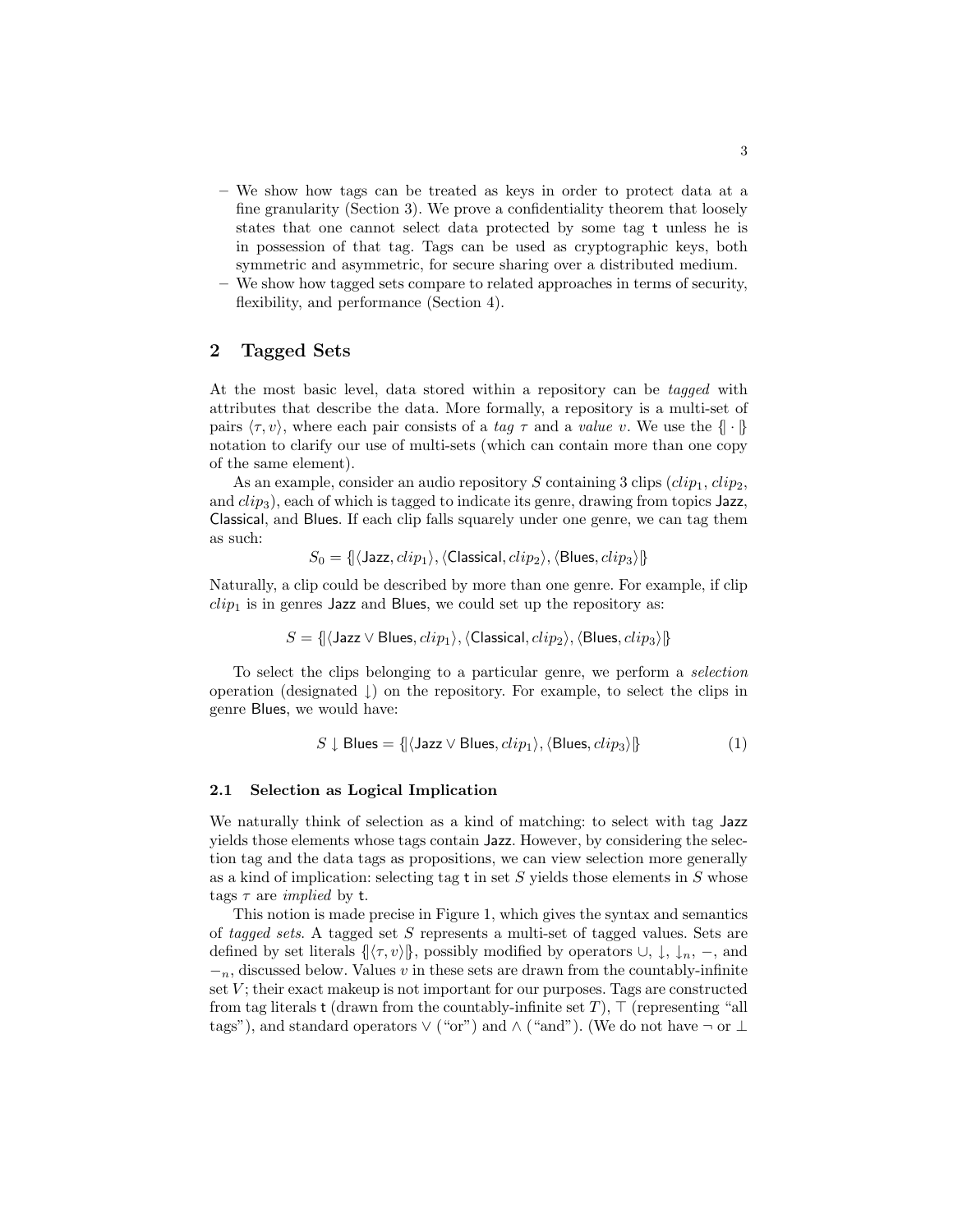```
Syntax:
tag literals t \in Tvalues v \in Vtags \tau ::= t | \tau \vee \tau | \tau \wedge \tau | \toptagged set S ::= \emptyset \mid \{(\tau, v) \} \mid S \cup S \mid S \downarrow \tau \mid S - \tau \mid S \downarrow_n \tau \mid S - \tauSemantics:
\mathcal{D}\llbracket \cdot \rrbracket : S \to \mathcal{P}(\text{prop} \times V)\mathcal{D}[\![\emptyset]\!] = \emptyset\mathcal{D}[\{\langle \tau, v \rangle\}]] = \{\langle \tau, v \rangle\}\mathcal{D}[S_1 \cup S_2] = \mathcal{D}[S_1] \cup \mathcal{D}[S_2]\mathcal{D}\llbracket S \downarrow \tau \rrbracket\langle v, v \rangle \in \mathcal{D}[S] | \tau \vdash \tau']\mathcal{D}[S - \tau] = \mathcal{D}[S] - \mathcal{D}[S \downarrow \tau]\mathcal{D}[S \downarrow_n \tau] = s iff s \subseteq \mathcal{D}[S \downarrow \tau] and |s| = n\mathcal{D}[[S - n\tau]] = s iff s \subseteq \mathcal{D}[[S]] and |\mathcal{D}[S] - s| = n
```
Fig. 1. Syntax and denotational semantics of Tagged Sets

as they would allow selections to violate a useful notion of confidentiality that we introduce in the next section.)

The semantics is given as a *semantic function*  $\mathcal{D}[\cdot]$  which maps the syntactic notion of tagged set  $S$  to a mathematical multi-set containing pairs of propositions and values. As described above,  $S \downarrow \tau$  denotes the set whose elements are contained in S, but whose tags are implied by the selection tag  $\tau$ , following the rules of propositional logic. For example, in (1) above we have

$$
S \downarrow \text{Blues} = \{ \langle \text{Jazz} \lor \text{Blues}, clip_1 \rangle, \langle \text{Blues}, clip_3 \rangle \}
$$
  
since Blues  $\vdash$  Jazz  $\lor$  Blues,  
Blues  $\not\models$  Classical and  
Blues  $\vdash$  Blues

The inference rules for deriving judgments  $\tau \vdash \tau'$  are standard; they are presented with one extension in Figure 4 in the next section.

The syntax  $S_1 \cup S_2$  denotes the tagged set that results from the combination of tagged sets  $S_1$  and  $S_2$  (using multi-set union).  $S - \tau$  denotes those tagged values not implied by the selection tag. Finally, one can limit the results of a selection or subtraction to n elements using the  $\downarrow_n$  and  $\vdash_n$  operators, respectively. The actual contents of the defined set are non-deterministically chosen.

We can illustrate  $\cup$  and  $-$  with some additional examples. To define a refinement of  $S$  that covers genres Jazz  $or$  Classical could be done with two selections, and taking the union of the results:

 $(S \downarrow$  Jazz) ∪  $(S \downarrow$  Classical) = {| $\langle$ Jazz ∨ Blues,  $clip_1\rangle$ ,  $\langle$ Classical,  $clip_2\rangle$  |}

To select those documents that cover both genres Jazz and Blues, we can do one of two things:

$$
(S \downarrow \text{Jazz}) \downarrow \text{Blues} = \{ (\text{Jazz} \vee \text{Blues}, \text{clip}_1) \}
$$
  

$$
S \downarrow \text{Jazz} \vee \text{Blues} = \{ (\text{Jazz} \vee \text{Blues}, \text{clip}_1) \}
$$

4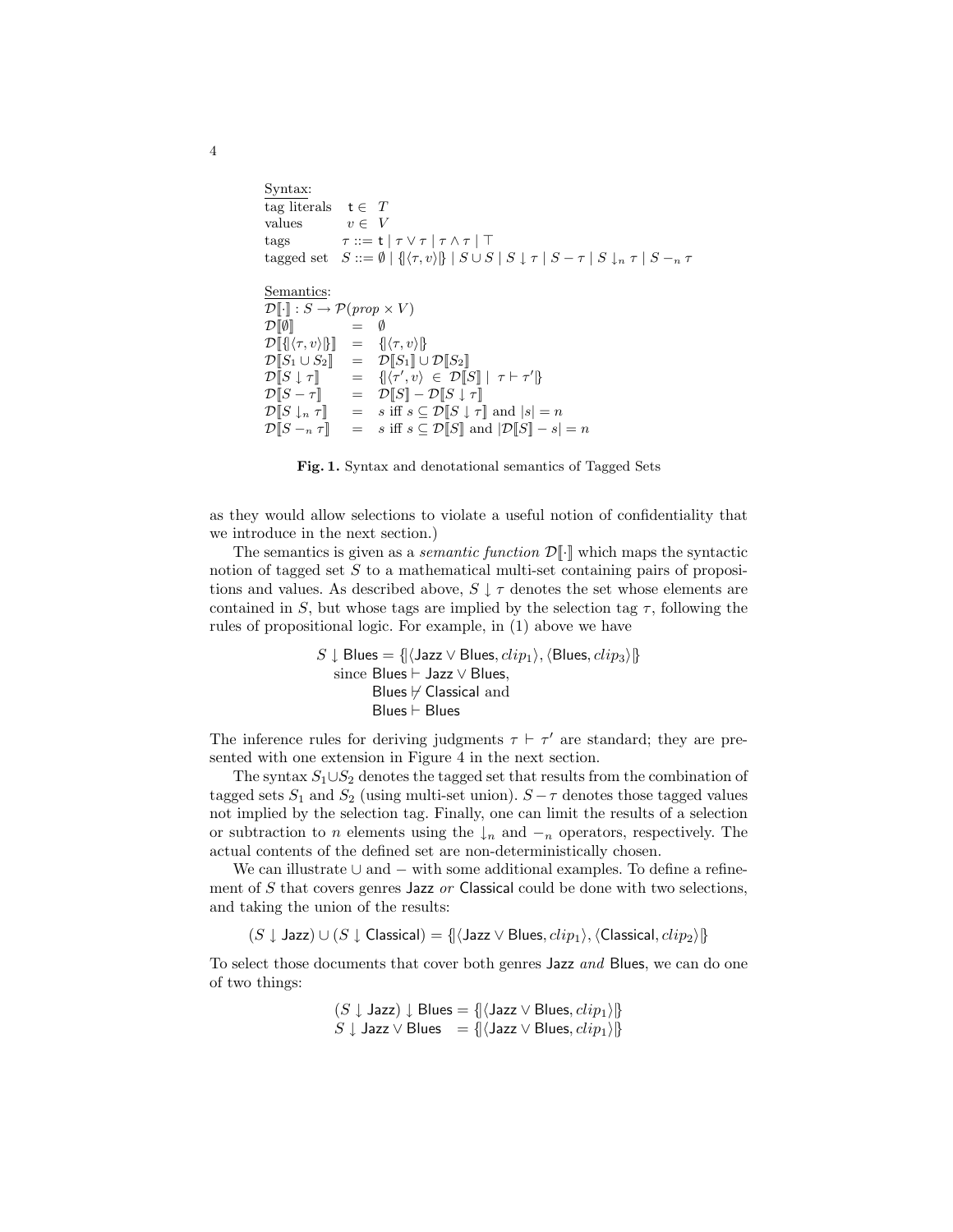To select those documents that cover genre Blues but not topic Jazz, we perform a selection followed by a subtraction:

$$
(S \downarrow \text{Blues}) - \text{Jazz} = \{ |\langle \text{Blues}, clip_3 \rangle | \}
$$

#### 2.2 Playlists as Ordered Tuples

So far, we have not considered tags defined with ∧. These are interesting because they effectively *restrict* selections: if a value has tag  $t_1 \wedge t_2$ , then it cannot be selected with either  $t_1$  or  $t_2$  alone:  $t_1 \nvdash t_1 \wedge t_2$  and  $t_2 \nvdash t_1 \wedge t_2$ .

We can use  $\wedge$  tags to extend our audio repository with *playlists*. A playlist is essentially a tuple whose first element designates the first clip to be played, whose second element designates the second clip, etc. Clips can belong to more than one playlist. With tagged sets, we can designate clips  $clip_1$ ,  $clip_2$ , and  $clip_3$  as tracks one, two, and three, respectively, of playlist Favorites by defining repository  $S_p$  as follows:

 $S_p = \{|\langle \mathsf{Favorites} \land 1, clip_1 \rangle, \langle \mathsf{Favorites} \land 2, clip_2 \rangle, \langle \mathsf{Favorites} \land 3, clip_3 \rangle|\}$ 

To play the first track of Favorites, we select it with Favorites  $\wedge$  1; to play the second we select with Favorites  $\land$  2, and so on:

$$
S_p \downarrow \text{ Favorites} \land 1 = \{ |\langle \text{Favorites} \land 1, clip_1 \rangle | \} S_p \downarrow \text{ Favorites} \land 2 = \{ |\langle \text{Favorites} \land 2, clip_2 \rangle | \} \tag{2}
$$

To permit selecting all songs in a playlist, we can store the clips using a special tag Any:

$$
S'_p = \{\!\!\{ \text{ (Favorites } \land (1 \lor \text{Any}), clip_1), \text{\langle Favorites } \land (2 \lor \text{Any}), clip_2), \text{\langle Favorites } \land (3 \lor \text{Any}), clip_3 \rangle \!\!\}
$$

To select all of the songs in playlist Favorites, we simply do  $S'_p \downarrow$  Favorites ∧ Any. Of course, we can continue to organize songs by genre as well as by playlist:

$$
S'_p = \{ \mid \langle (\text{Favorites} \land (1 \lor \text{Any})) \lor (\text{Jazz} \lor \text{Blues}), clip_1 \rangle, \\ \langle (\text{Favorites} \land (2 \lor \text{Any})) \lor \text{Classical}, clip_2 \rangle, \\ \langle (\text{Favorites} \land (3 \lor \text{Any})) \lor \text{Blues}, clip_3 \rangle \}
$$

#### 2.3 Tuple Sets with Linda-style Matching

We can formalize this basic encoding of tuples to include matching as in Lindastyle tuple spaces [4]. Consider the syntax of a simple language of tuple sets shown in Figure 2. The basic operations on tuple sets  $T$  are similar to those on tagged sets, but rather than performing selections based on a tag, the user provides a pattern p. This pattern consists of either a value v or a wildcard ? which matches any value. Subtraction with  $T-p$  is as with tagged sets: it defines the set  $T'$  with all elements in  $T$  removed that match  $p$ .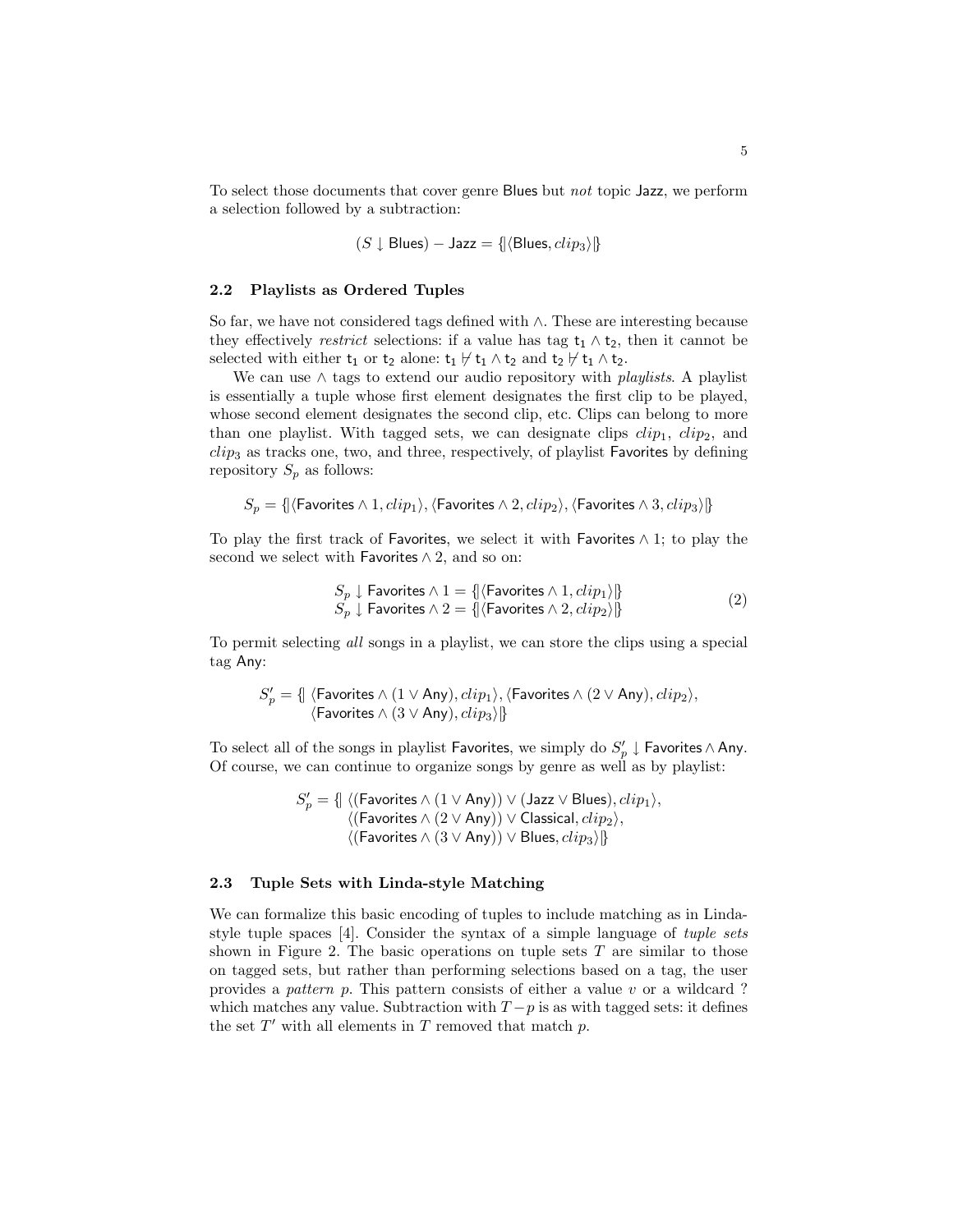| Syntax:                              |               |                                                                                                                                            |
|--------------------------------------|---------------|--------------------------------------------------------------------------------------------------------------------------------------------|
| tuple                                |               | $u ::= (v)   (v, v)   (v, v, v)   \dots$                                                                                                   |
| pattern var                          | $a ::= v   ?$ |                                                                                                                                            |
| pattern                              |               | $p ::= (a)   (a, a)   (a, a, a)   \dots$                                                                                                   |
| tuple set                            |               | $T ::= \emptyset \mid \{  u  \mid T \cup T \mid T \downarrow p \mid T-p \mid T \downarrow_n p \mid T-n \mid p \in T \}$                    |
| Semantics:                           |               |                                                                                                                                            |
| $\mathcal{L}[\![\emptyset]\!]$       | $= 0$         |                                                                                                                                            |
|                                      |               | $\mathcal{L}[\{(v_1,\ldots,v_n)\}] = \{\langle \underline{n} \wedge \bigvee_{1 \leq i \leq n} (i \wedge v_i), (v_1,\ldots,v_n) \rangle \}$ |
| $\mathcal{L}[[T_1\cup T_2]]$         |               | $= \mathcal{L}[T_1] \cup \mathcal{L}[T_2]$                                                                                                 |
| $\mathcal{L}[[T \downarrow p]]$      |               | $= \mathcal{L}[T] \downarrow \mathcal{T}[p]$                                                                                               |
| $\mathcal{L}[[T-p]]$                 |               | $= \mathcal{L}[[T] - \mathcal{T}[[p]]$                                                                                                     |
| $\mathcal{L}[[T \, \downarrow_n p]]$ |               | $= \mathcal{L}[[T]] \downarrow_n \mathcal{T}[[p]]$                                                                                         |
| $\mathcal{L}[[T - n]$                |               | $= \mathcal{L}[[T]] -_n T  p  $                                                                                                            |
| $\mathcal{T}[(a_1,\ldots,a_n)]$      |               | $= \underline{n} \wedge \bigvee_{1 \leq i \leq n} (i \wedge a_i)$ where $a_i \neq ?$                                                       |
|                                      |               |                                                                                                                                            |



As an example, say we have the following tuple set which mentions the birthdays of Alice and Bob:

$$
T = \{ (``birthday'', ``alice'', 10, 29, 1991), ("birthday'', "bob", 10, 4, 1993) \}
$$

If we wanted to select all birthday records, we could do:

$$
T \downarrow ("birthday", ?, ?, ?, ?, ?) = \{ (``birthday", ``alice", 10, 29, 1991),\newline ("birthday", "bob", 10, 4, 1993)] \}
$$
 (3)

If we wanted only Alice's birthday, we could do

$$
T \downarrow
$$
 ("birthday", "alice", ?, ?, ?) =  $\{[("birthday", "alice", 10, 29, 1991)]\}$  (4)

Conversely, we could define the set with an arbitrary birthday element removed:

$$
T -_1 \left( \text{``birthday''}, ?, ?, ?, ?, ? \right) = \{ \left( \text{``birthday''}, \text{``bob''}, 10, 4, 1993 \right) \} \text{or } \{ \left( \text{``birthday''}, \text{``alice''}, 10, 29, 1991 \right) \} \tag{5}
$$

The selections in Examples (3) and (4) are similar to what is possible with the read(-) operator for Linda-spaces. Example  $(5)$  is like the Linda-space in(-), which removes a single tuple from the space (as our language is declarative, we actually define a new tuple set which lacks an element present in the original). Section 3.1 presents communication commands which when combined with these operators can be used to build traditional Linda spaces.

Tuple sets and their operations can be encoded using tagged sets. Shown in Figure 2, the translation function  $\mathcal{L}[\cdot]$  maps tuple sets T to tagged sets S, employing auxiliary function  $\mathcal{T}[\cdot]$  to map patterns p to tags  $\tau$ . In the tagged set, the tuple is stored as the value part of the tagged value (i.e., it is in  $V$ ),

6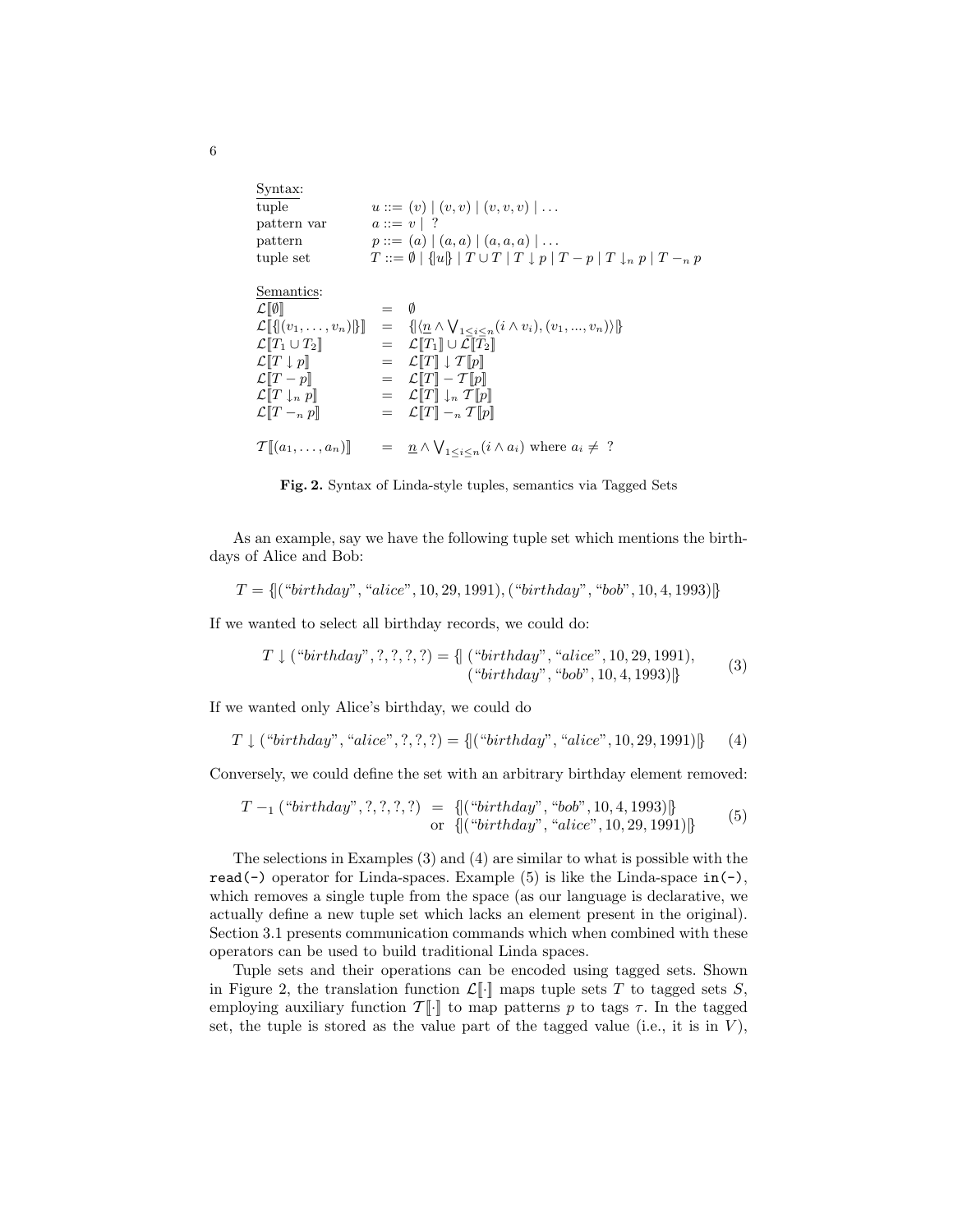and the tag encodes its structure. The first part of the tag is the tuple length  $n$ ; to select a tuple of length  $n$  one must provide this length as a tag. The second part is a union of tags, one for each element in the tuple. As with playlists, these tags encode the position of the element i as tag i. In addition, we include the element  $v$  itself as tag, so that we can match literal values present in patterns. The resulting element tag is thus  $i \wedge v$ . Selection patterns are encoded similarly, except that when a ? appears in a pattern, it does not appear in the tag. This way, it has no bearing on the selection (thus encoding its meaning as a "wild card"). Note that we ignore the possible collision between the tags of indices  $(i)$ , the tag for indicating size  $(n)$ , and integer values used as tags. Addressing this problem would be straightforward.

Here are some examples that illustrate the translation:

$$
\begin{array}{lll}\n\text{Tuple sets} & \frac{\text{Tagged sets}}{\mathcal{L}[\{|(v)|\}]}\n& = \frac{\sqrt{2} \cdot \mathcal{L}[\{v \mid (v) \mid \}]}{\mathcal{L}[\{|(v_1, v_2)|\}]}\n& = \frac{\sqrt{2} \cdot \mathcal{L}[\{v_1, (v_2) \mid \}]}{\mathcal{L}[\mathcal{L}[\{v_1, v_2\}]}\n& = \frac{\sqrt{2} \wedge ((1 \wedge v_1) \vee (2 \wedge v_2)), (v_1, v_2))}{\mathcal{L}[\{T \} - (v_1, v_2)]}\n& = \mathcal{L}[\{T\}] - \frac{2}{2} \wedge ((1 \wedge v_1) \vee (2 \wedge v_2))\n\end{array}
$$

Tagged sets are not rich enough to encode SQL-style or publish/subscribe service queries, mainly because tags can only be used to match set elements; it is not possible to, for example, treat a tag as an integer and then return all tagged values whose tag is "greater than 1." We are compare our approach more closely to these systems in Section 4.

## 3 Secure Tags

If a tagged set is to be used in a secure, multi-user setting, it should allow users to only reveal their data to others whom they trust. For example, a typical file system labels a file with an access control list, specifying an effective list of users and the operations they can perform on the file (e.g., read, write, delete).

A useful feature of tagged sets is that "user lists," or more properly operation system-style capabilities, can be encoded using tags. That is, a tag can be viewed as a key, which means that to select a value, one must produce the key with which it is locked. A value can be locked multiple times (using  $\wedge$ ) requiring the selector produce multiple keys to unlock it. A value may have alternate access points (using ∨) which permits unlocking with different key sets. This is similar to Gifford's sealed objects [6].

In the remainder of this section, we show how tags can form the foundation of secure access control of shared data. We present a simple interface for shared tagged sets that ensures confidentiality. Then we show how asymmetric tags can be used to support public key-style encryption in tagged sets. Finally, we consider how to provide secure, distributed access to a shared tagged set.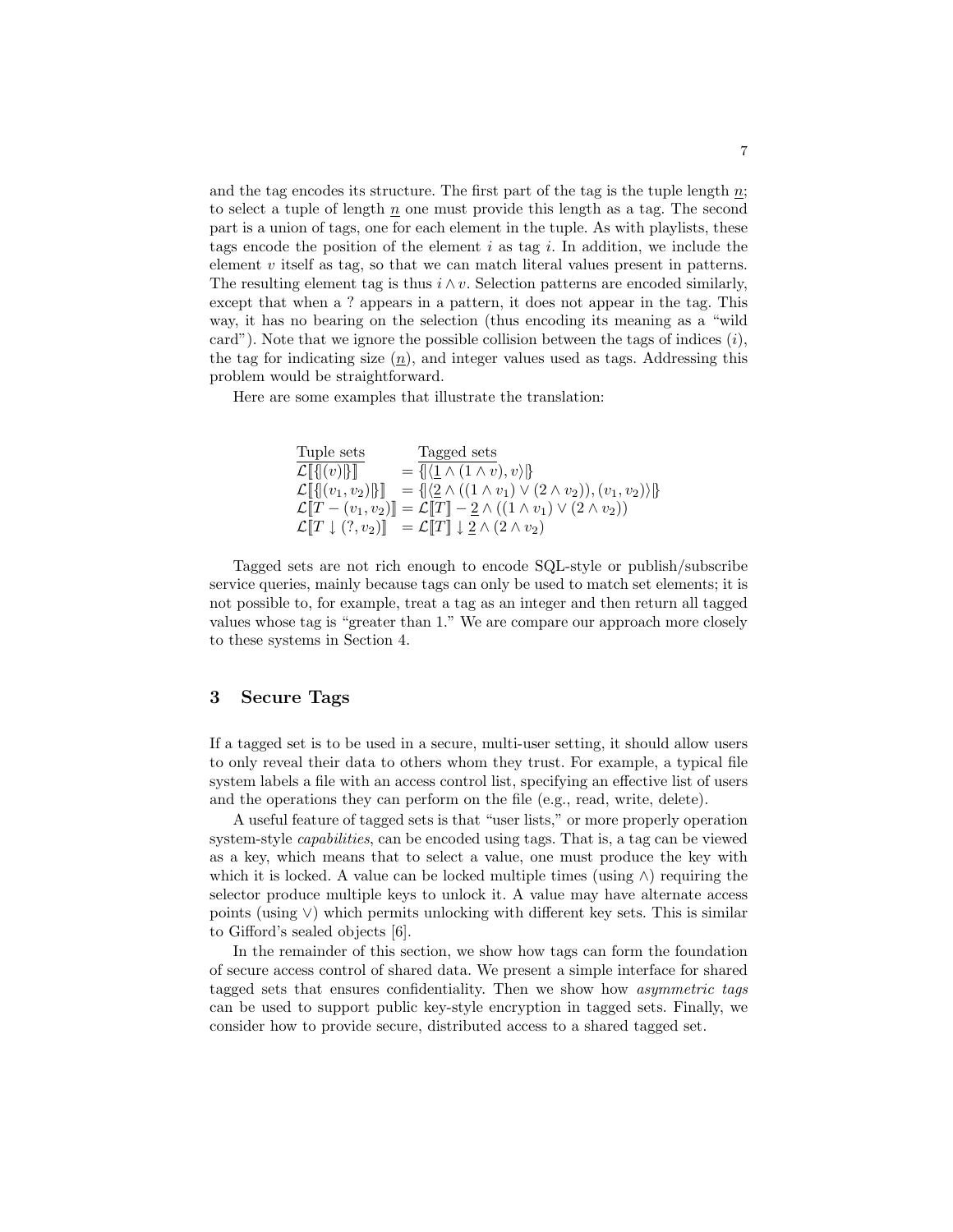#### 3.1 A Shared Repository

Imagine we wish to define tagged sets that may be shared by processes within an operating system. We extend our presentation so far in two ways. First, we need a way to name a shared tagged set. Second, we must specify a list of commands for manipulating named tagged sets that respects the confidentiality policies of data stored in them; these policies are specified by tags. The syntax and semantics of these changes is shown in Figure 3.

Shared tagged sets  $STS$  are tagged sets  $S$  extended to include variable names x, whose semantics is simply to look up the tagged set named by  $x$  from a global store. We designate this in the semantics  $\mathcal{D}[\![x]\!]$  as the function  $\text{lookup}(x)$ ; elsewhere we use the function  $update(x, s)$  to designate updating the name x in the global store to refer to multi-set s.

Commands cmd can be used by processes to manipulate shared tagged sets: read<sub> $\tau$ </sub>(STS) reads (selects) data from a tagged set STS; add $_{\tau}(x, STS)$ adds the set  $STS$  to the named tagged set x (using multi-set union  $\cup$ ), and remove<sub> $\tau$ </sub> $(x, STS)$  removes data in set STS from the named tagged set x (using multi-set subtraction). Both add and remove operate by side-effect only, "returning" the empty set ∅. We assume the implementation of commands is atomic. Linda tuple spaces are essentially the combination of these commands with the tuple encoding presented in Section 2.3.

| ::= read <sub><math>\tau</math></sub> ( <i>STS</i> )   add <sub><math>\tau</math></sub> ( <i>x</i> , <i>STS</i> )   remove <sub><math>\tau</math></sub> ( <i>x</i> , <i>STS</i> )<br>$\,cm\,$ d<br>$\mathcal{D}[\cdot] : STS \to \mathcal{P}(prop \times V)$<br>$=$ lookup $(x)$<br>$\mathcal{D}\ x\ $<br>$\mathcal{D}[\![STS]\!]$<br>$=$ as in Figure 1 otherwise<br>$\mathcal{C}[\cdot]$ : cmd $\rightarrow \mathcal{P}(prop \times V)$<br>$\mathcal{C}[\text{read}_{\tau}(STS)] = \mathcal{D}[STS \downarrow \tau]$<br>$\mathcal{C}[\text{add}_{\tau}(x, STS)] = \text{let } s = \mathcal{D}[STS \downarrow \tau]]$ in<br>let $= update(x, lookup(x) \cup s)$ in $\emptyset$<br>$\mathcal{C}$ [remove <sub><math>\tau</math></sub> (x, STS)] = let $s = \mathcal{D}$ [STS $\downarrow \tau$ ] in<br>let $= update(x, lookup(x) - s)$ in $\emptyset$ | STS | $ ::= x   \emptyset   \{  \langle \tau, v \rangle   \}   STS \cup STS   STS \downarrow \tau   STS - \tau$ |
|--------------------------------------------------------------------------------------------------------------------------------------------------------------------------------------------------------------------------------------------------------------------------------------------------------------------------------------------------------------------------------------------------------------------------------------------------------------------------------------------------------------------------------------------------------------------------------------------------------------------------------------------------------------------------------------------------------------------------------------------------------------------------------------------------------------------------------------------------------|-----|-----------------------------------------------------------------------------------------------------------|
|                                                                                                                                                                                                                                                                                                                                                                                                                                                                                                                                                                                                                                                                                                                                                                                                                                                        |     | $STS\downarrow_n \tau$   $STS\rightarrow_n \tau$                                                          |
|                                                                                                                                                                                                                                                                                                                                                                                                                                                                                                                                                                                                                                                                                                                                                                                                                                                        |     |                                                                                                           |
|                                                                                                                                                                                                                                                                                                                                                                                                                                                                                                                                                                                                                                                                                                                                                                                                                                                        |     |                                                                                                           |
|                                                                                                                                                                                                                                                                                                                                                                                                                                                                                                                                                                                                                                                                                                                                                                                                                                                        |     |                                                                                                           |
|                                                                                                                                                                                                                                                                                                                                                                                                                                                                                                                                                                                                                                                                                                                                                                                                                                                        |     |                                                                                                           |
|                                                                                                                                                                                                                                                                                                                                                                                                                                                                                                                                                                                                                                                                                                                                                                                                                                                        |     |                                                                                                           |
|                                                                                                                                                                                                                                                                                                                                                                                                                                                                                                                                                                                                                                                                                                                                                                                                                                                        |     |                                                                                                           |
|                                                                                                                                                                                                                                                                                                                                                                                                                                                                                                                                                                                                                                                                                                                                                                                                                                                        |     |                                                                                                           |
|                                                                                                                                                                                                                                                                                                                                                                                                                                                                                                                                                                                                                                                                                                                                                                                                                                                        |     |                                                                                                           |
|                                                                                                                                                                                                                                                                                                                                                                                                                                                                                                                                                                                                                                                                                                                                                                                                                                                        |     |                                                                                                           |

Fig. 3. Commands for manipulating shared Tagged Sets

The security of these commands is based on implication: to read, add, or remove data having tag t from a shared set, the user must hold a "credential"  $\tau$  that implies t; the credential  $\tau$  is presented as a subscript on each operation.<sup>3</sup> Without requiring a credential, a user could use subtraction to extract elements from a shared set for which she did not hold the tags. For example, say that  $x$ 

<sup>&</sup>lt;sup>3</sup> While  $\tau$  can be any tag, it is most useful as a *capability list*, having the form  $t_1 \wedge \ldots \wedge t_n$ .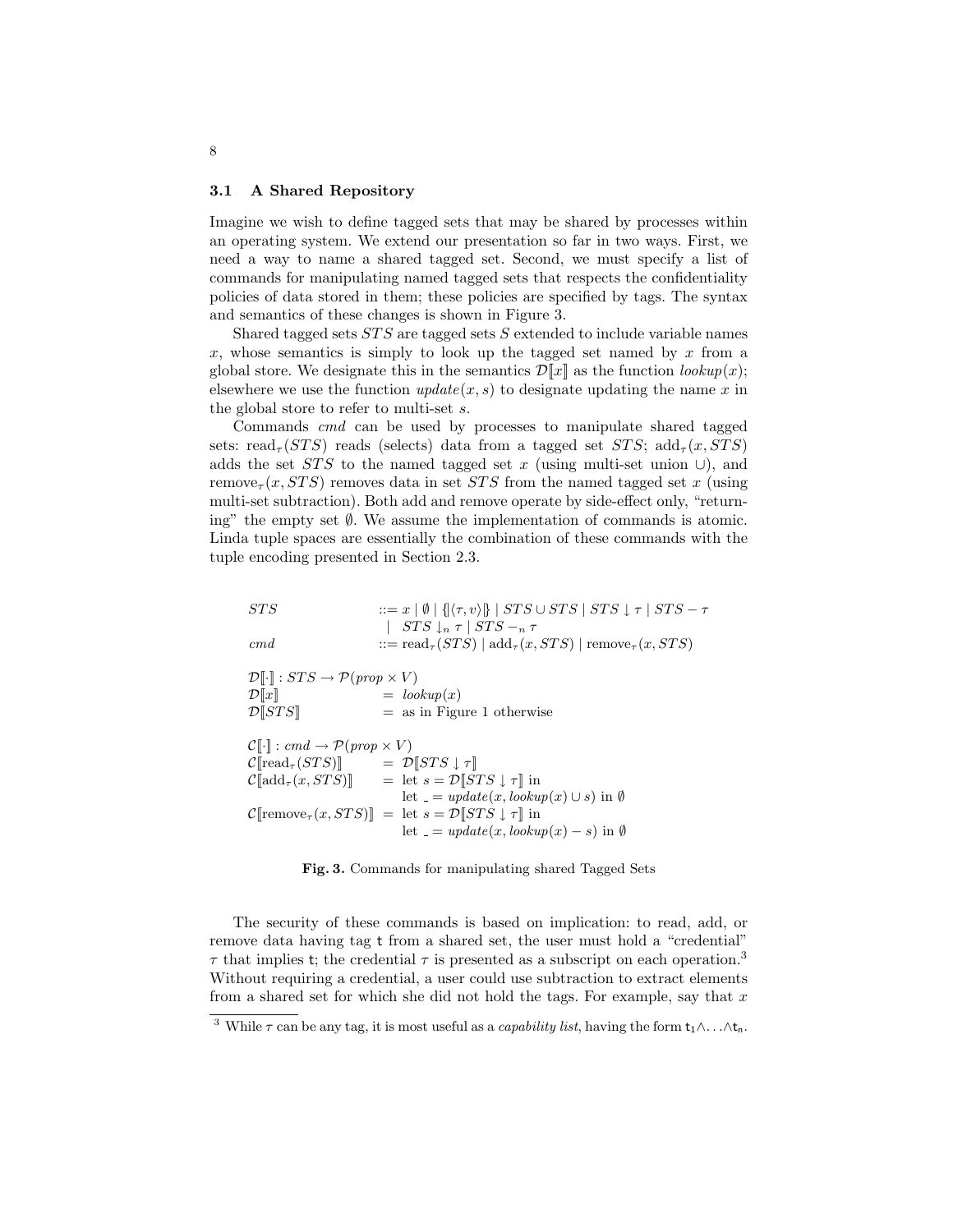is bound to  $\{\langle\text{Jazz} \vee \text{Blues}, clip_1\rangle,\langle\text{Classical}, clip_2\rangle,\langle\text{Blues}, clip_3\rangle\}\}\,$  and the user knows about the tag Classical. The user should thus only be allowed to read the tagged value  $\langle$ Classical,  $clip_2\rangle$ , since she does not know the names of the tags on the other values. Indeed, read<sub>Classical</sub>(x – Classical) is Ø, whereas not requiring a credential and just permitting the subtraction would have yielded  $\{|\langle \text{Jazz} \vee \text{Blues}, clip_1 \rangle, \langle \text{Blues}, clip_3 \rangle\},$  violating confidentiality. Tag implication has been defined so that only when a tag t appears in credential  $\tau$  can t be selected. Thus a user must "know about" a tag, and place it in her credential, to be able to unlock values locked with that tag. We formally state and prove this notion of confidentiality in the next subsection.

In this scheme, if the tag t is implied by the credential  $\tau$ , then any data  $\langle t, v \rangle$ can be added, removed, or read from the tagged set. We could encode richer access rights for better control over these operations. For example, to provide separate read and removal permissions, we could define special tags Read and Remove; a value's tag would be (Read∧ $\tau_{read}$ )∨(Remove∧ $\tau_{remove}$ ). The semantics of read<sub> $\tau$ </sub> (STS) would become  $\mathcal{D}$ [STS  $\downarrow \tau \wedge$ Read], so as to verify against the  $\tau_{read}$ part of the tag, and removal would be similar. We would also have to ensure that these special tags neither appear in credentials  $\tau$  nor clash with normal tags.

#### 3.2 Asymmetric Tags

Tags defined so far essentially correspond to symmetric keys: if the user can produce the key, he can acquire the value. We can also easily extend our notion of tag to model asymmetric keys, as are provided in public key cryptography.

Asymmetric tags are defined in pairs  $(k, \overline{k})$ . As shown in the top right of Figure 4, asymmetric tags are drawn from the countably-infinite set Keys and extend our notion of tags  $\tau$ . Tagging a value using an asymmetric tag k is equivalent to locking it with an asymmetric key. To select this value requires producing the opposite tag  $\overline{k}$ . We do not consider how asymmetric tags are generated; we only assume that if a tagged set contains data locked by some tag k, then it has some way of knowing when the complement tag k is provided during selection. We consider how to do this securely in a distributed setting in the next subsection. By convention, we say  $\overline{k}$  is the private tag and k is the public tag.

The left side of Figure 4 shows the (slightly modified) inference rules for the fragment of propositional logic that we use in our tagging system. As usual,  $\Gamma$  is simply an ordered list of assumptions  $\tau_1, \ldots, \tau_n$ . The rules employ an additional operator [·] that is the identity on symmetric tags, but the complement for asymmetric ones. The operator is used in the assumptions of the (∨ELIM) and (HYP) rules to enforce that k can only be implied by its complement k and vice versa. This relationship is not transitive: having proven k, there is no way to include it in the assumptions to prove k. If there were, it would allow the holder of a public tag k to access data tagged with that tag, rather than only allowing the holder of  $\bar{k}$  to access it.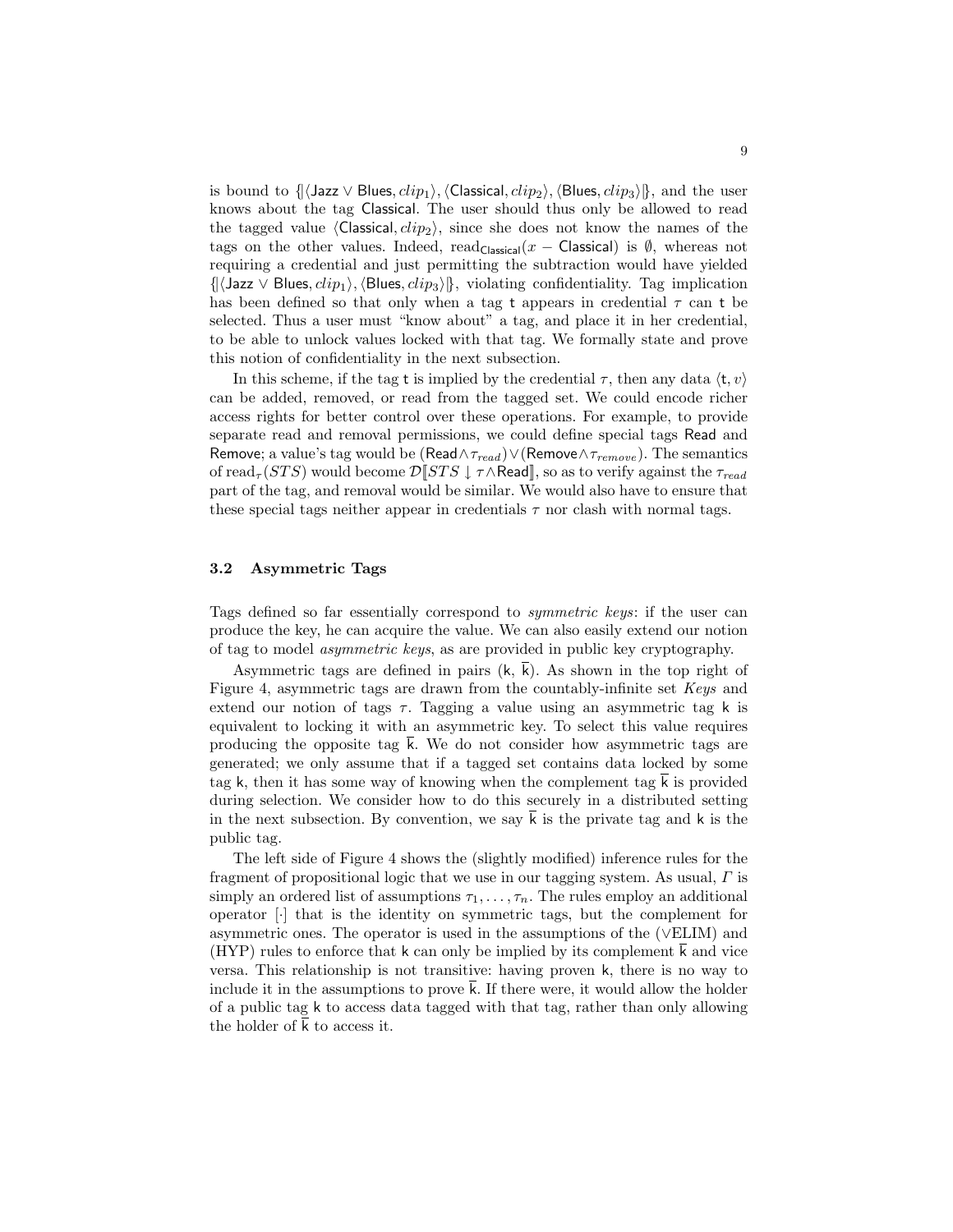| <b>AINTRO</b><br>$\Gamma \vdash \tau_1 \qquad \Gamma \vdash \tau_2$<br>$\Gamma \vdash \tau_1 \wedge \tau_2$                                | $\wedge$ ELIM <sub>1</sub><br>$\Gamma \vdash \tau_1 \wedge \tau_2 \quad \Gamma \vdash \tau_1 \wedge \tau_2$<br>$\Gamma \vdash \tau_1$ | $\wedge$ ELIM <sub>2</sub><br>$\Gamma \vdash \tau_2$                                                                       | $\mathsf k,\overline{\mathsf k}$<br>$\tau$                                                                                                                                                                                                                                                                                                                                                                                                                                                                                            | $\in$ Keys<br>$::=  k  \overline{k}$                                                    |
|--------------------------------------------------------------------------------------------------------------------------------------------|---------------------------------------------------------------------------------------------------------------------------------------|----------------------------------------------------------------------------------------------------------------------------|---------------------------------------------------------------------------------------------------------------------------------------------------------------------------------------------------------------------------------------------------------------------------------------------------------------------------------------------------------------------------------------------------------------------------------------------------------------------------------------------------------------------------------------|-----------------------------------------------------------------------------------------|
| VELIM<br>$\Gamma \vdash \tau_1 \vee \tau_2$<br>$\Gamma, [\tau_1] \vdash \tau_3$ $\Gamma, [\tau_2] \vdash \tau_3$<br>$\Gamma \vdash \tau_3$ | VINTRO <sub>1</sub><br>$\Gamma\vdash\tau_1$                                                                                           | VINTRO <sub>2</sub><br>$\Gamma \vdash \tau_2$<br>$\Gamma \vdash \tau_1 \vee \tau_2 \quad \Gamma \vdash \tau_1 \vee \tau_2$ | $[t] % \begin{center} % \includegraphics[width=\linewidth]{imagesSupplemental_3.png} % \end{center} % \caption { % \textit{DefNet} and { % \textit{DefNet}~\textit{DefNet}~\textit{DefNet}~\textit{DefNet}~\textit{DefNet}~\textit{DefNet}~\textit{DefNet}~\textit{DefNet}~\textit{DefNet}~\textit{DefNet}~\textit{DefNet}~\textit{DefNet}~\textit{DefNet}~\textit{DefNet}~\textit{DefNet}~\textit{DefNet}~\textit{DefNet}~\textit{DefNet}~\textit{DefNet}~\textit{DefNet}~\textit{DefNet}~\textit{DefNet$<br>[k]<br>$ \overline{k} $ | $=$ t<br>$=$ $\overline{k}$<br>$=$ k<br>$[\tau_1 \vee \tau_2] = [\tau_1] \vee [\tau_2]$ |
| TELIM<br>$\Gamma \vdash \top$                                                                                                              | <b>HYP</b><br>$\Gamma, \lbrack \tau \rbrack, \Gamma' \vdash \tau$                                                                     |                                                                                                                            |                                                                                                                                                                                                                                                                                                                                                                                                                                                                                                                                       | $[\tau_1 \wedge \tau_2] = [\tau_1] \wedge [\tau_2]$<br>$=$ T                            |

Fig. 4. Proof system extended with asymmetric tags

We can now make our notion of confidentiality precise. We wish to ensure that cmd operations do not provide or revoke access to data tagged with keys not contained in the credential  $\tau$ . This is ensured by the following theorem:

### **Theorem 1 (Confidentiality).** If  $\tau \vdash t$ , then  $t \in [\tau]$ .

In a logical sense, this theorem simply states that to prove t, we have to know about t in the first place; intuitively it "appears" in our assumption  $\tau$ . In the simplest case, if  $\tau$  has the form  $t_1 \wedge \ldots \wedge t_n$ , then exactly  $t_1, \ldots, t_n$  appear in  $\tau$ ; only these tags can be proved by  $\tau$ . Since all operations on shared tagged sets must ultimately be filtered against the credential  $\tau$ , we ensure that only data whose tags appear in the credential can be manipulated. This theorem is proven by structural induction on derivations  $\tau \vdash t$ , aided by some simple lemmas on the  $\in$  relation. A full definition of "appears in" ( $\in$ ) is presented in Figure 5.

| $t \in t$    |                              | $t \in \tau_1 \vee \tau_2$ iff $t \in \tau_1$ and $t \in \tau_2$  |
|--------------|------------------------------|-------------------------------------------------------------------|
| $k \in k$    |                              | $t \in \tau_1 \wedge \tau_2$ iff $t \in \tau_1$ or $t \in \tau_2$ |
| $k \in k$    | $\tau_1 \vee \tau_2 \in t$   | iff $\tau_1 \in t$ or $\tau_2 \in t$                              |
| $\top \in t$ | $\tau_1 \wedge \tau_2 \in t$ | iff $\tau_1 \in t$ and $\tau_2 \in t$                             |

**Fig. 5.** Definition of  $t \in t'$ 

A Secure Mail System As a simple example of the use of asymmetric tags, consider a secure e-mail system that supports tagging for categorization, as in GMail. When a mail is received for a particular user, it is tagged with her public key. For example, if Daniel sends a private message to Bridget, it is locked with her public key Bridget:

 $S = \{..., \text{Bridget}, "You appear to have forgotten ...", ... \}$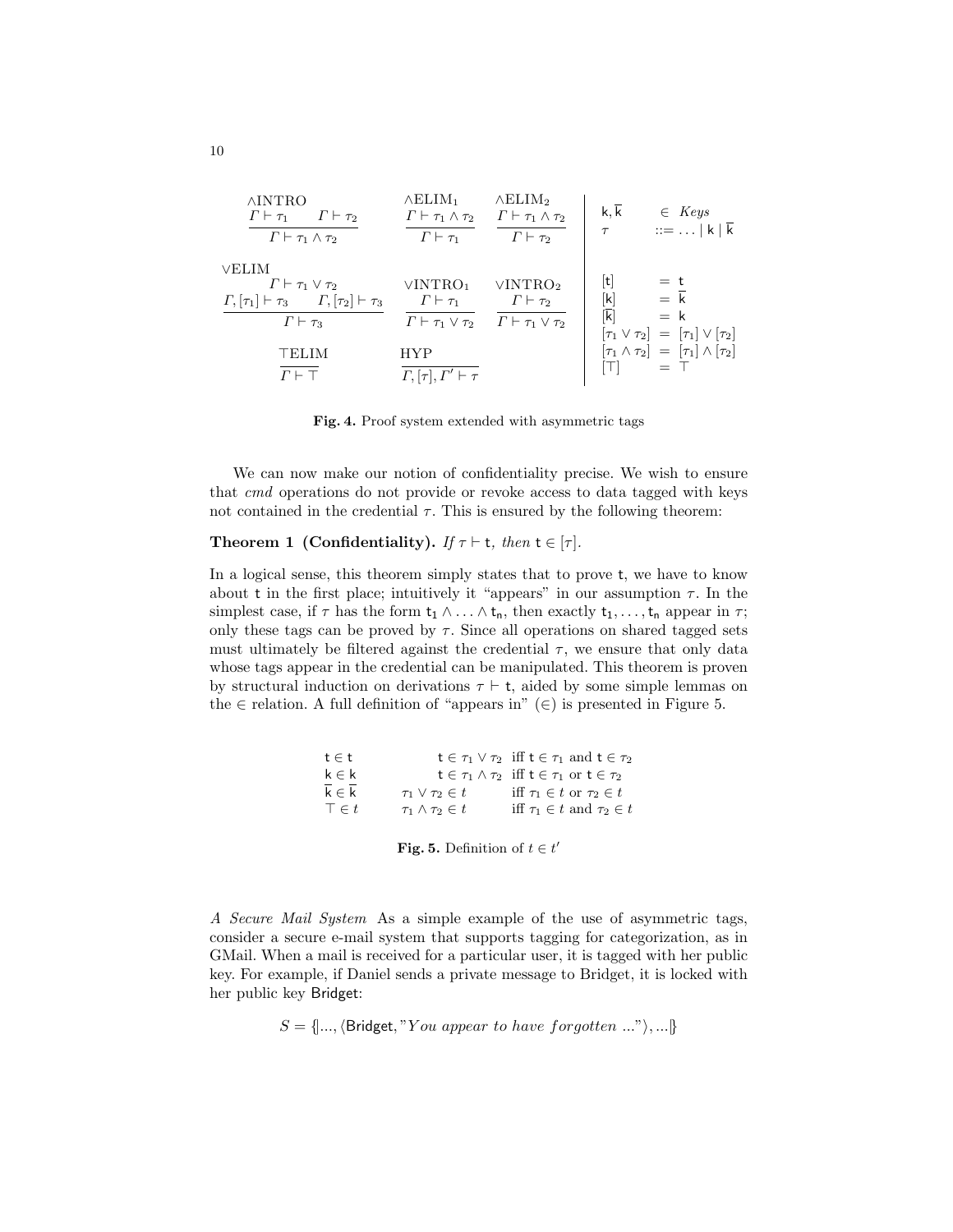To retrieve her messages, Bridget selects using her private key:

$$
S \downarrow
$$
 Bridget =  $\{ \langle$  Bridget, "You appear to have forgotten ..."\rangle\}

A message addressed to many users is simply tagged with their public keys:

 $S = \{..., \text{Bridget } \vee \text{Mark}, "Come home, I have jumps for you two."}\}, ...$ 

Either Mark or Bridget can be used to select the message.

Users can use the normal tagging system to organize their mail. For example, Bridget could annotate the message from Daniel as a love letter:

 $S' = \{..., \text{Bridget} \land \text{Loveletter}, "You appear to have forgotten..."), ... \}$ 

Multiple categories are of course possible, by annotating with tags of the form (e.g.) Bridget  $\wedge$  (t<sub>1</sub>  $\vee$  t<sub>2</sub>  $\vee$  ...  $\vee$  t<sub>n</sub>).

Encoding encrypted tuples. With asymmetric tags, we can support a simple extension to our tuple language: tagging each tuple with a public key. We can modify the syntax of tuples u and patterns  $p$  in Figure 2 to be as follows:

> tuple  $u ::= k : (v_1, v_2, \ldots, v_n)$ pattern  $p ::= \overline{k} : (a_1, a_2, \ldots, a_n)$

Tuples now include the public key, and patterns must now specify the private key to select the desired tuple. We modify our semantic functions to take these changes into account:

$$
\mathcal{L}[\![\{[(k:(v_1,v_2,\ldots,v_n))]\}\!] = \{[(k \wedge (\bigvee_{1 \leq i \leq n}(v_i)),(v_1,\ldots,v_n))\}\]
$$
  

$$
\mathcal{T}[\![\bar{k}:(a_1,a_2,\ldots,a_n)]\!] = (\bar{k} \wedge (\bigvee_{1 \leq i \leq n,a_i \neq 2} a_i))
$$

While this is a simple extension of the tuple space encoding, we can encode more complex systems, such as SecOS  $[15]$  or CRYPTOKLAVA  $[2]$ .

#### 3.3 Distributed Tagged Sets

To use shared tagged sets as a distributed coordination mechanism, we have to protect the repository and the data it contains from malicious tampering. We have two goals. First, tags/keys and the data they protect should not be transmitted in clear text, to prevent snooping. Second, users should not have to present their private tag/key to the database to retrieve data stored with the public key. Here we briefly sketch how these goals might be achieved.

A client can communicate with a server hosting a shared tagged set using a secure channel, in the style of the Secure Socket Layer (SSL)<sup>4</sup>. The client begins by presenting the server with a credential  $\tau$  of the form  $t_1 \wedge \ldots \wedge t_n$ , but rather than sending the actual tags  $t_i$ , the client sends a *public name* for each tag. The

<sup>4</sup> http://wp.netscape.com/eng/ssl3/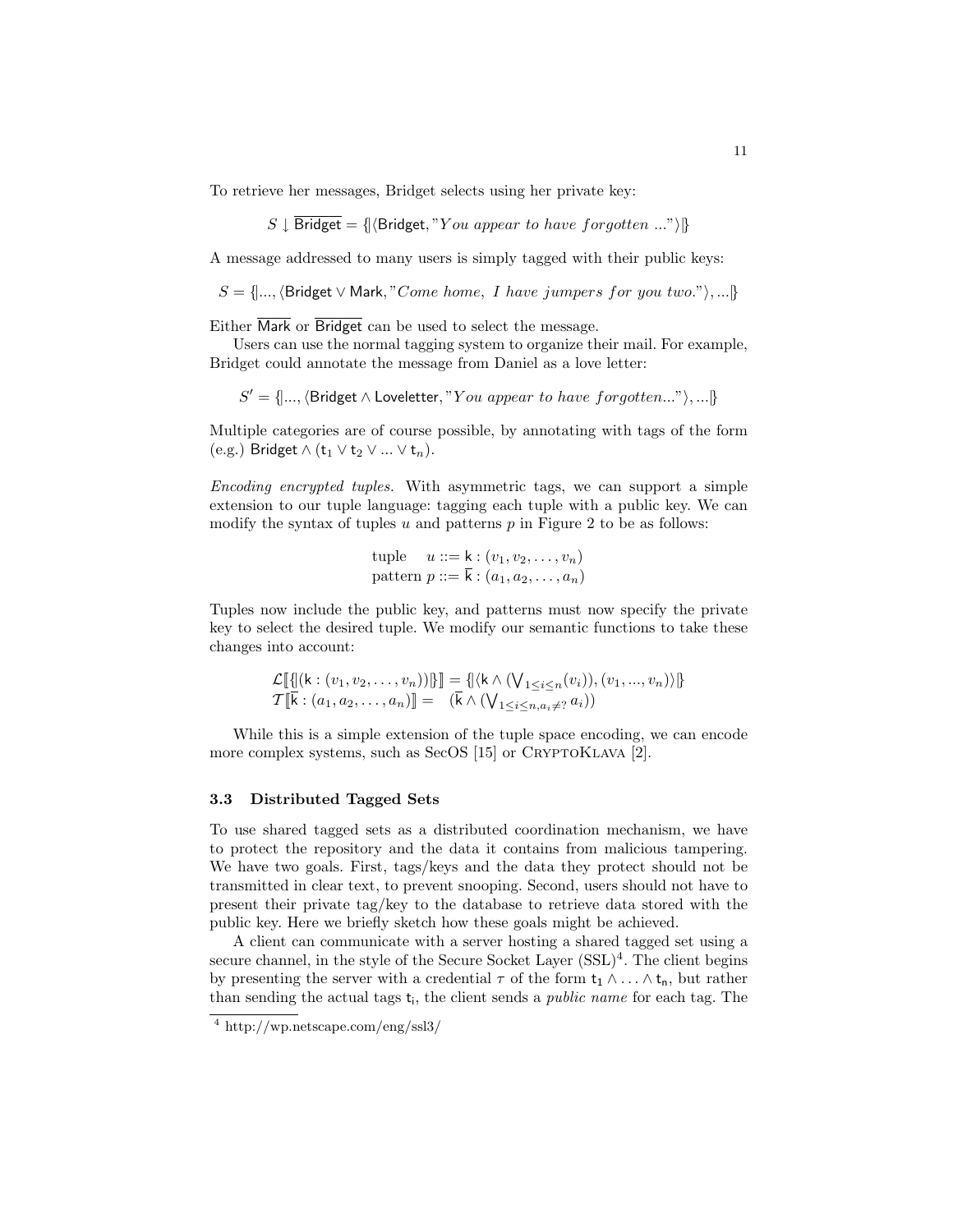mapping between the public name and the key must be known by both the client and server; for example, the tag Red could have the name "Red." This credential is sent along with a random integer  $n_u$ , both encrypted with the server's public key (to ensure that commands are not redirected to the wrong server). The server maps the names to tags, and then challenges the user to prove he actually holds tags  $t_1 \ldots t_n$  by sending a message containing integers encrypted with each tag, along with a nonce (to prevent replay attacks). The user decrypts these values, and from them derives the value  $n_s$ . The user sends the decrypted values back to the server, which verifies they are correct.

At this point, both sides have a shared secret  $(n_u, n_s)$ , and the server is satisfied that the user holds the keys in the claimed credential. Users send commands encrypted with the shared secret, and the server evaluates the commands using the verified credential  $\tau$ .

Because we are treating tags as keys, the server should be careful about the tags it returns with values selected by a read command. For example, if a shared tagged set contains the value  $\langle$ Bridget∨Mark, "Y ou appear to have forgotten ..." $\rangle$ , then Bridget can read this value using her public key Bridget. However, if the server includes the tag Bridget ∨ Mark in the result, then Bridget can see Mark's private key! The simplest solution is to simply strip the tags at the server, returning only a set of values (encypted by the shared secret), or else to use the public names of the tags, rather than the tags themselves.

We can avoid the need for a secure channel for read commands by having the server encrypt returned values using their tags. For each tagged value  $\langle \tau, v \rangle$ in the returned set, we return the value as the tuple  $(clear(\tau), E[\langle \tau, v \rangle])$ , where  $clear(\tau)$  is a translation of  $\tau$  with the keys replaced by their names, and where  $E$ . performs encryption as defined below (similar to Gifford's schema [6]):

$$
E[\langle \top, v \rangle] \rightarrow v
$$
  
\n
$$
E[\langle \tau, v \rangle] \rightarrow \{v\}_{t}
$$
  
\n
$$
E[\langle k, v \rangle] \rightarrow \{v\}_{k}
$$
  
\n
$$
E[\langle \tau_1 \land \tau_2, v \rangle] \rightarrow (E[\langle \tau_1, E[\langle \tau_2, v \rangle] \rangle])
$$
  
\n
$$
E[\langle \tau_1 \lor \tau_2, v \rangle] \rightarrow (E[\langle \tau_1, v \rangle], E[\langle \tau_2, v \rangle])
$$

The notation  $\{v\}$ <sub>t</sub> denotes encrypting v with key t. The user then maps backwards from the provided tag names to the actual tags to decrypt the returned values.

#### 4 Discussion

Tagged sets aim to organize and share data simply and securely. They bear resemblance to coordination spaces [4], relational databases [13, 7], semi-structured documents [3], and publish/subscribe services [5, 14, 1], but differ chiefly in how data is organized, selected, and secured.

Data Organization and Selection. Coordination spaces (e.g., Linda-spaces) organize data as tuples, which are essentially a fixed-length, ordered list of simple val-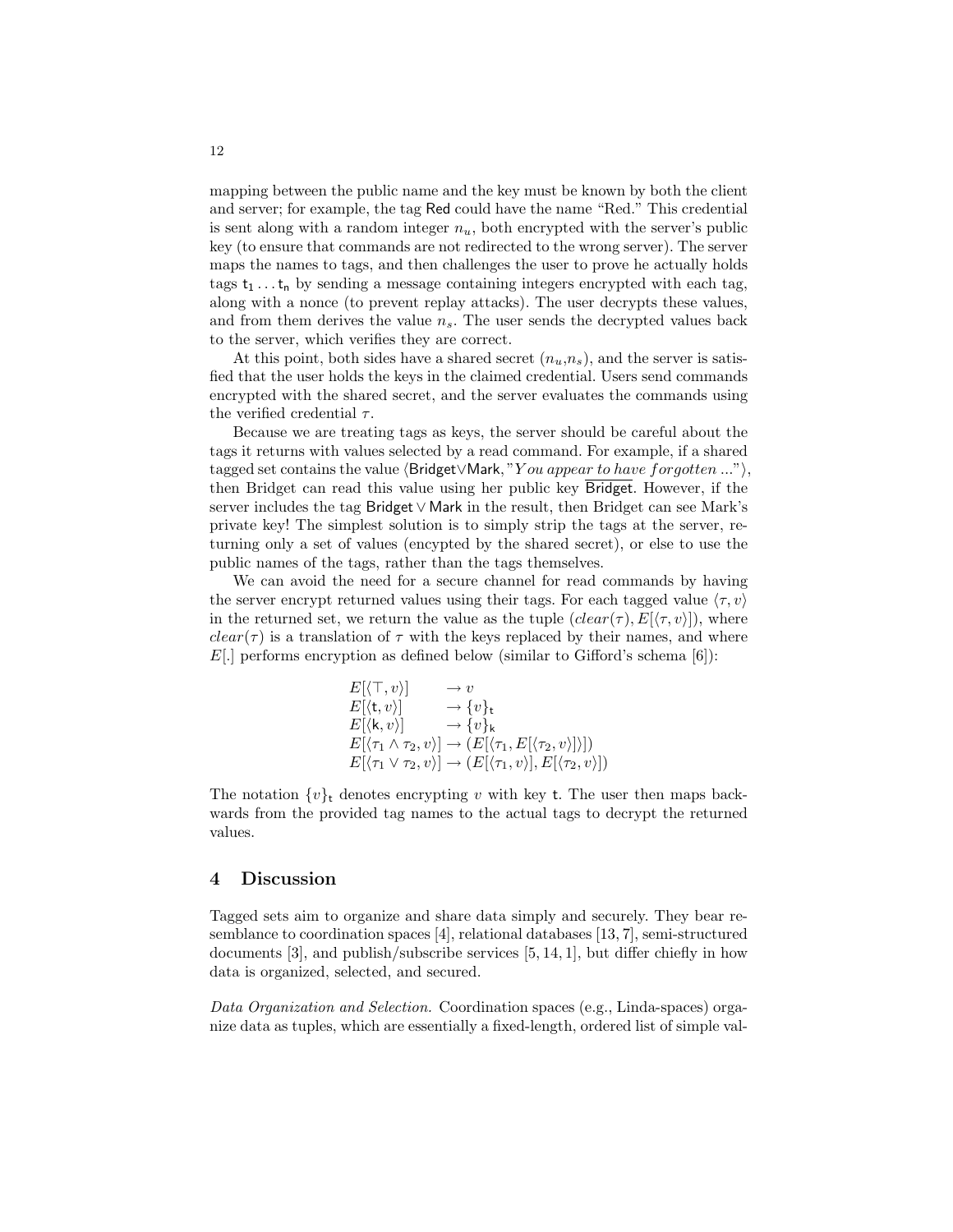| <b>System</b>                   | k.          | Data $d ::=$                      | Queries $q ::=$                      |
|---------------------------------|-------------|-----------------------------------|--------------------------------------|
| Linda                           | $\mathbf v$ | $k \mid d \vee d$                 | $k \mid q \vee q$                    |
| $ \text{Siena/Gryphon} $ t op v |             | $k \mid d \vee d$                 | $k   q \vee q$                       |
| Elvin                           | t op $v$    | $k \mid d \vee d$                 | $k   q \vee q   q \wedge q   \neg q$ |
| Tagged Sets                     | t. k        | $k \mid d \vee d \mid d \wedge d$ | $k   q \vee q   q \wedge q$          |
| Sealed Objects                  | k           | $k \mid d \vee d \mid d \wedge d$ | $k \mid q \wedge q$                  |

Table 1. Comparison of data selection and locking mechanisms

ues. Relational databases and publish/subscribe (hereafter pub/sub) systems organize data as (unordered) labeled records; an example might be  $(what = \texttt{alarm})$ ∨ (level=5). For databases, records are stored in tables, while for pub/sub they are periodically published as events. Compared to these, tagged sets are relatively semi-structured: while events and records typically adhere to a schema, we place no restrictions on the form of tags.

As with tagged sets, these systems permit certain records/events/tuples to be selected based on user queries. Linda-based queries were described in subsection 2.3. For pub/sub systems, queries are in the form of *subscriptions*, defined as patterns meant to match subsequently published events. Subscriptions in Siena  $[5]$  and Gryphon  $[1]$  mimic the structure of events where  $=$  can be replaced by a more general operator. For example, the subscription  $(what=$ alarm)  $\vee$  (level < 7) matches the event presented earlier. Elvin [14] extends these sorts of queries with other logical operators, approximating SQL-style queries used in databases. Compared with tagged sets, coordination spaces are strictly less powerful. Pub/sub systems have both more and less powerful selections: they are more powerful in that they can select based on data, whereas tagged sets only select on tags, but Siena and Gryphon are less powerful in that subscriptions can only be specified as a list of attributes, like a record, whereas tagged sets permit more general logical formulae.<sup>5</sup> Elvin and typical databases allow subscriptions/queries to include the  $\neg$  (not) operator, which we have avoided for security reasons, but can model using subtraction.

These results are summarized in Table 1 (along with a row for Sealed Objects, described below). Selectable data d and queries over that data q are defined as a combination of elements  $k$ . The systems are ordered by expressiveness: Lindaspaces are the most simple, and Elvin (also representing databases) is the most expressive. We have made notation uniform so that in all cases selection is defined by logical entailment: query q selects data d iff  $q \vdash d$  (adjusted to take data and relational operators into account for pub/sub systems).<sup>6</sup>

<sup>5</sup> To select on data in a tagged set, we could duplicate the data as part of the tag.

 $6$  This may be unintuitive at first: a query that says "select those records having both the t1 and t2 tags" would be expressed as t1∨t2 since t1∨t2  $\vdash$  t1∨t2 but t1∨t2  $\nvdash$  t1; conversely, if we expressed the query as  $t1 \wedge t2$ , then we would have the undesirable result t1  $\land$  t2  $\vdash$  t1. See Section 2.1.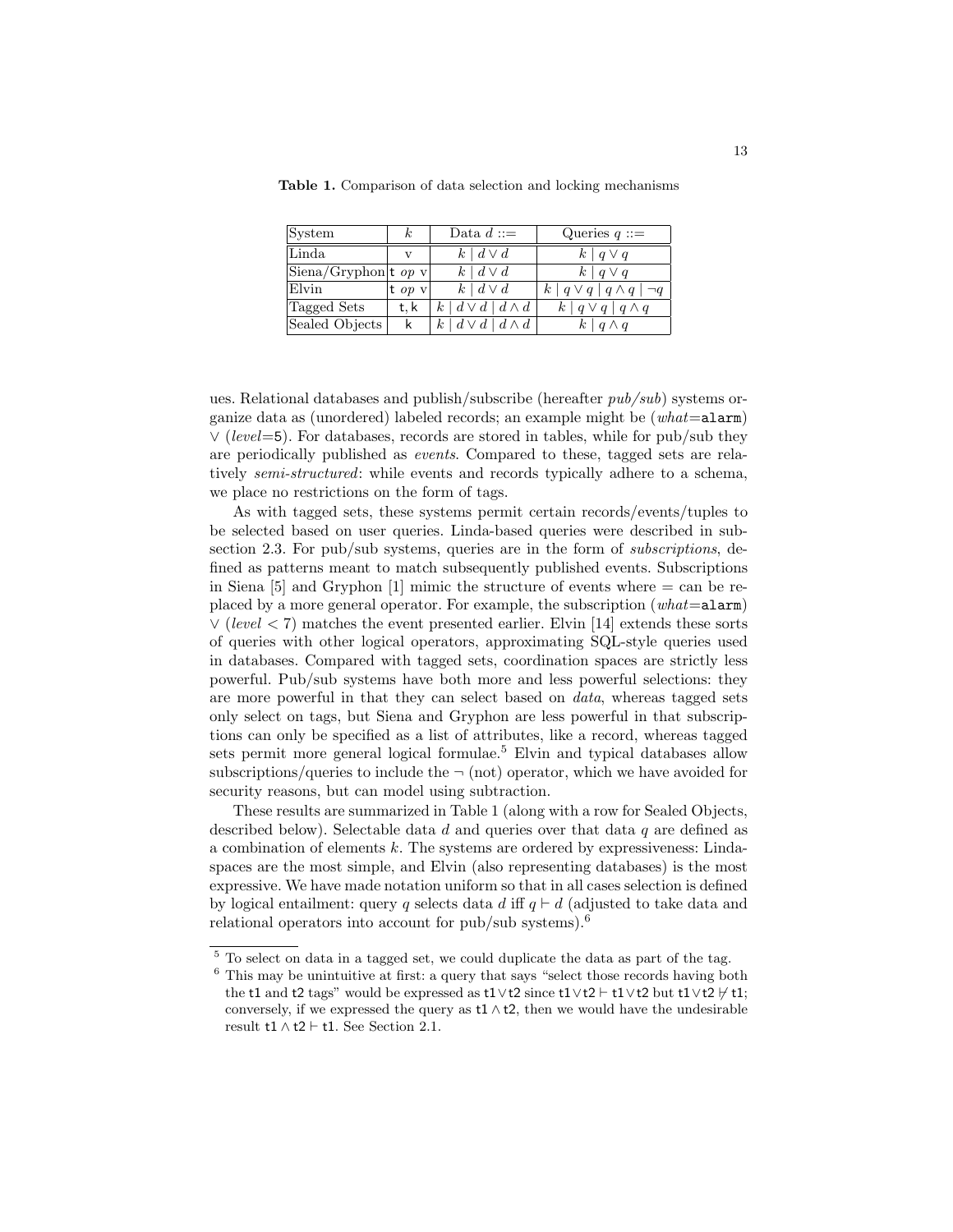Generally speaking, the more expressive the system, the more expensive the selection algorithm. For example, given a record and a subscription each with m attributes, selection in Siena takes time  $O(m)$  (assuming set membership can be implemented in  $O(1)$  time); this approach can be further optimized [1, 14]. By contrast, selection in Linda-spaces is cheaper, and selection in Elvin is more expensive. The performance of tagged sets in part depends on how data is encoded. For example, a simple approach (implemented in our current Java prototype) is to store each tagged value in a collection, with each tag  $\tau$  stored in Conjunctive Normal Form (CNF):<sup>7</sup>

$$
\tau_{CNF} ::= c_1 \wedge c_2 \wedge \ldots \wedge c_n \qquad c ::= l_1 \vee l_2 \vee \ldots \vee l_m \qquad l ::= t \mid k
$$

Given selection tag q and a data tag d, both having the form  $\tau_{CNF}$ , the implication  $q \vdash d$  holds whenever each literal  $l_i$  in each of the n conjuncts of d appears in all of the n' conjuncts of q. This can be decided in time  $O(n'nm)$ , where m is the maximum number of literals in each conjunct of  $d$  (again assume  $O(1)$ ) set memberships). Pub/sub events and Siena-style subscriptions are degenerate cases in which  $n$  and  $n'$  are 1, yielding identical performance. A DNF-oriented encoding would be more expensive in this degenerate case (essentially  $O(m^2)$ ), but would perform better on a complementary set of queries (ones that use ∧ more heavily). A hybrid or adaptive encoding would be useful.

Security. Our notion of tags as keys for symmetric and asymmetric cryptography is similar to Gifford's Sealed Objects [6]. Sealed Objects are values encrypted/locked using a set of keys, which can be either combined with  $KeyAnd$ and KeyOr, analogous to our  $\wedge$  and  $\vee$ . Like us, he supports asymmetric keys (not shown in the Table). Unsealing an encrypted value requires presenting the necessary held keys, specified as a conjunction.

In the original Linda model, security is implied by knowledge of the tuple structure: only a correctly-specified pattern (in particular knowing the arity of the tuple) can select the data [4]. A number of researchers have aimed to provide stronger security guarantees, e.g., to prevent untrusted mobile applications from illegally removing data from a Linda-space [10, 9, 17, 11]. These systems use a variety of access control policies (applying to the entire repository or the actions that might be performed) and verification strategies.

Several Linda-based approaches have similarly proposed to provide both security and easy selection. SecOS [15] provides the ability to match encrypted tuples. SecOS values can only be encrypted by one key, whereas our use of logical formulas provides many possible combinations of keys per value, without inhibiting selection. CRYPTOKLAVA [2] encrypts tuple elements. Selection requires an agent to select the tuple to decrypt it, and relies on the "good behavior" of the agents to put back the tuples that they cannot decrypt. The key itself does not play any role in the initial selection. It is similar to the example of encrypted tuples we showed in section 3. Finally, SecSpaces [8] extends the

<sup>7</sup> As tags are simply propositional formulae, an arbitrary tag can always be converted to CNF before it is stored in a tagged set.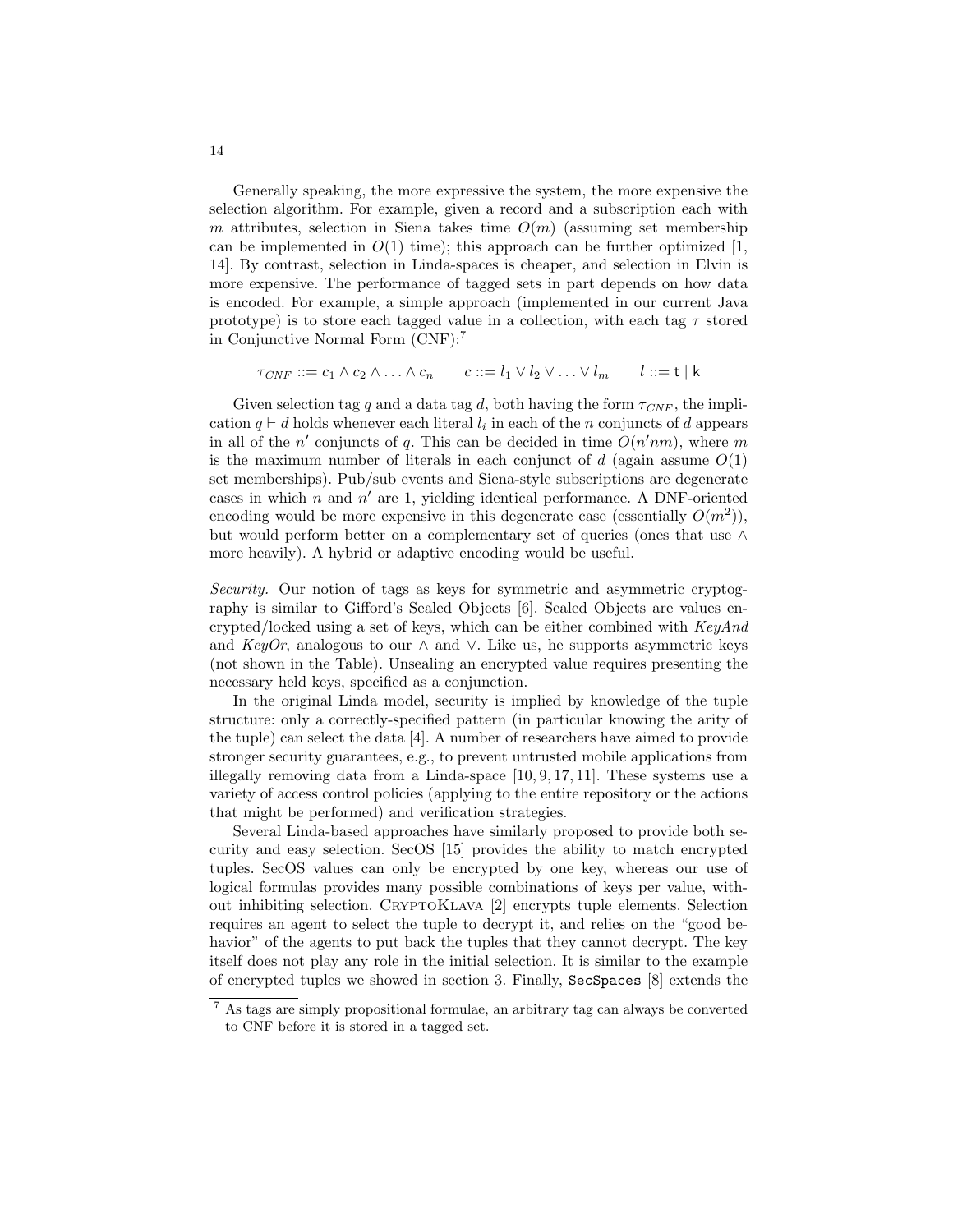operations allowed on Linda spaces to include partitioning the tuple space based on keys (possibly asymmetric) attached to tuples. These keys are treated as with our ∨. After the partitioning, no entry is still encrypted when read, similarly to proposal for distributed selection via secure channels.

Databases often provide fine-grained access control, to the granularity of individual table elements (e.g. Oracle 10g [13]). Tagged values need not adhere to a schema, so users can specify policies per object, rather than per relation. Treating tags as keys also naturally supports storing or communicating data in encrypted form [7].

In general, security in pub/sub systems is challenging and largely unexplored. Our approach tackles one aspect of the problem: publication security [16]. In particular, interpreting tags as cryptographic keys permits fine-grained control over what parts of an event should be encrypted, without requiring point-to-point communication. However, it reduces some "content queries" (e.g., is this event's  $alarm < 7$ ) to "existence queries" (e.g., does this event have an *alarm* attribute), placing more work on subscribers to perform filtering. Opyrchal and Prakash [12] describe a means to implement dynamic access control lists within a pub/sub system. Our approach embeds policy with the data, treating tags as capabilities. Compared to access control lists, capabilities support more decentralized policies, but make revocation more challenging.

## 5 Conclusions

This article presented tagged sets: a data management approach that relies on tags based on propositional logic to lock and select values. The model is flexible, intuitive, and supports fine-grained access control for individual data, as we have shown with many examples. We believe it is a promising approach to organizing and securing data, and for supporting distributed coordination.

For future work, we plan to explore data encodings and selection strategies, drawing on results from pub/sub systems [1] and database systems. We are interested further clarifying the relationship between tagged sets and databases and pub/sub systems, with the hope of finding a useful and efficient encoding in both directions, to support various applications. We are interested in understanding how tagged sets with cryptographic operations could be implemented by peer-to-peer networks.

Acknowledgements Oriol is funded by the Swiss National Science Foundation under grant PBGE2-104794, and Hicks under National Science Foundation grant #0346989. The authors thank Jeff Foster and the anonymous referees for helpful comments on drafts of this paper.

## References

1. M. K. Aguilera, R. E. Strom, S. Sturman, M. Astley, and T. D. Chandra. Matching events in a content-based subscription system. In Proc. of ACM Symposium on Principles of Distributed Computing (PODC), pages 53–62, May 1999.